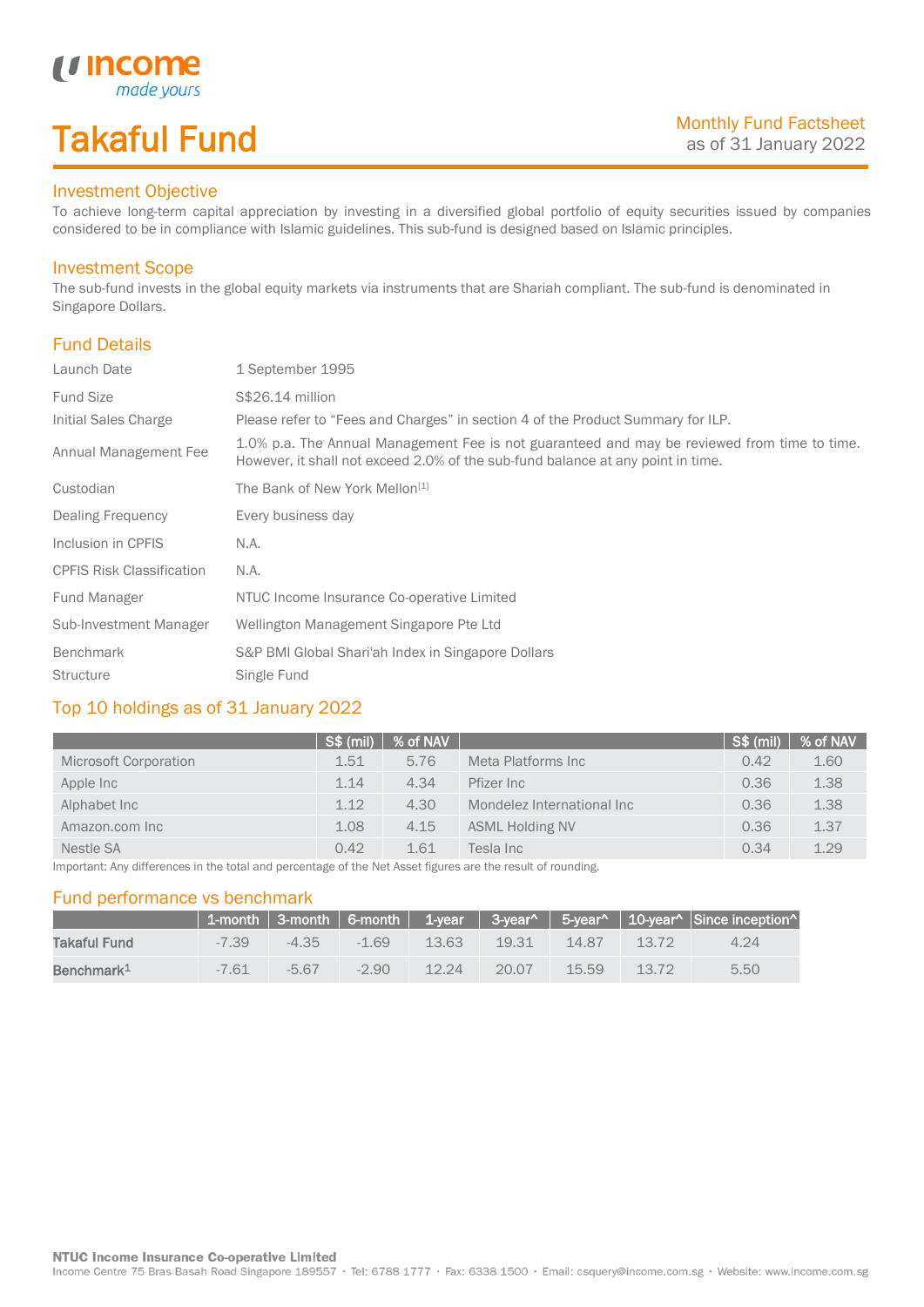# Takaful Fund

*<u>Income</u>*<br>made yours

I



The returns are calculated using bid-to-bid prices, in Singapore dollar terms, with dividends and distributions reinvested. ^Returns above one year are annualized. Past performance is not indicative of future performance. Fees & charges payable through deduction of premium or cancellation of units are excluded from this calculation.

#### <sup>1</sup> Note to our Policyholders on Revision of Benchmark Return:

Effective from 1 April 2011, dividend reinvested has been included in the returns of the Benchmark to achieve a better comparison of the Fund performance against its Benchmark. The historical Benchmark returns for the period from 1 July 2010 to 31 March 2011 have therefore been revised.

#### **Volatility**

|              | Annual Volatility (%) |
|--------------|-----------------------|
| Takaful Fund | 14.49                 |

Calculated using bid-bid prices in Singapore Dollar terms, with dividends and distribution reinvested.

**NTUC Income Insurance Co-operative Limited** 

Income Centre 75 Bras Basah Road Singapore 189557 · Tel: 6788 1777 · Fax: 6338 1500 · Email: csquery@income.com.sg · Website: www.income.com.sg